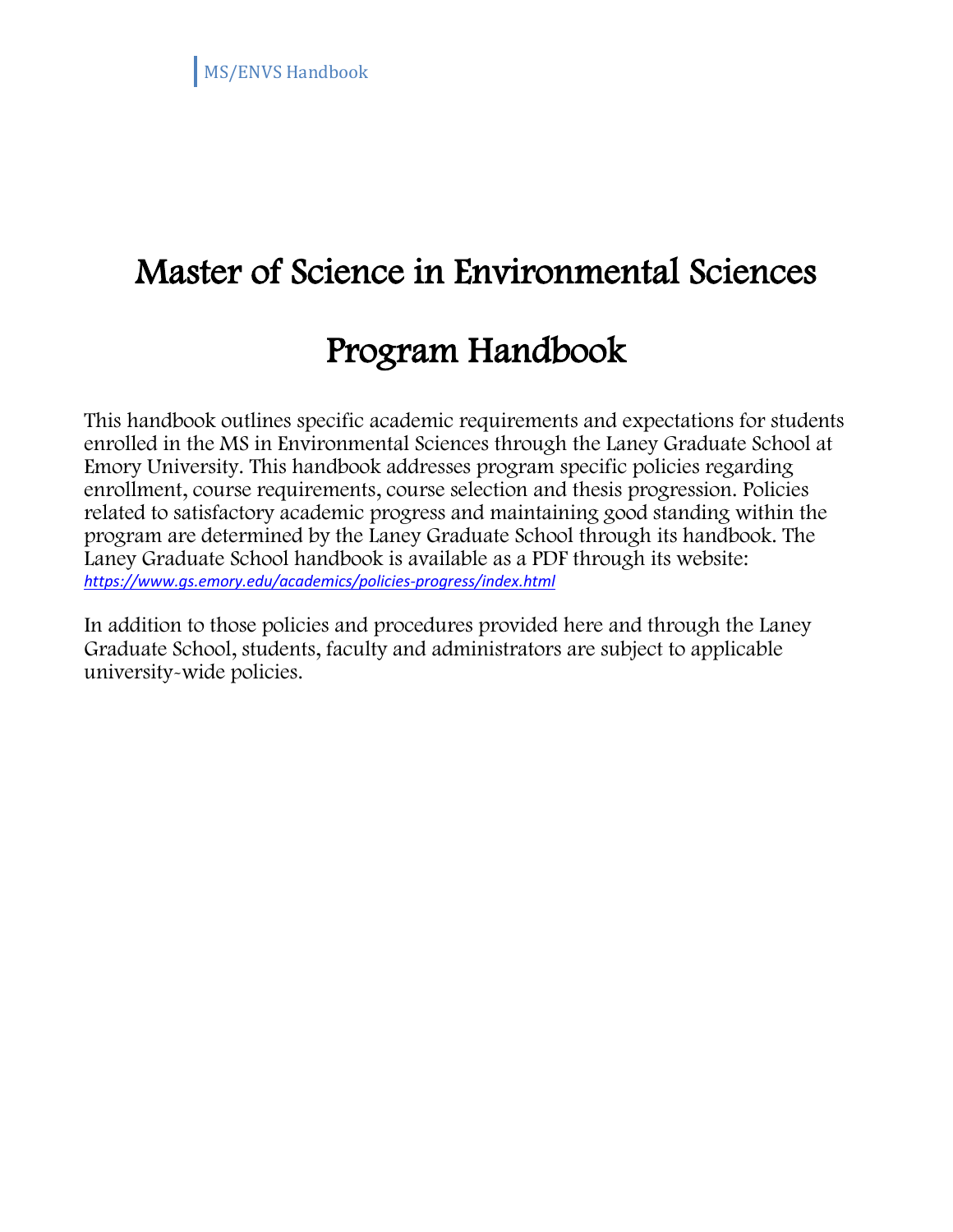## I. ACADEMIC POLICIES AND PROCEDURES

#### A. Curriculum

The curriculum for the Master of Science in Environmental Sciences combines research experience with developing quantitative skills while integrating courses in the natural and social sciences. The curriculum comprises the following coursework:

#### Required Courses: 18 credit hours

Quantitative skills (6-8 credit hours): 1. Two courses to be determined in consultation with the student's faculty advisor

Natural Science (3 credit hours): 1. One course

Environmental Policy (3 credit hours): 1. One course

Science/Policy Integration (3 credit hours): 1. Choose one of the following: ENVS 521- Natural Resource Management OR ENVS 575-Global Change Sciences

Graduate Seminar (2 credit hours): 1. ENVS 590: Graduate Seminar in ENVS

#### Elective Courses: 9 credit hours

## Thesis: 9 credit hours to begin during the second year of study

## TOTAL CREDITS REQUIRED: 35

#### B. Course Planning & Selection

Students must meet each semester with their faculty advisor to discuss course selection. Elective courses may be taken outside of the department or through the [ARCHE](https://registrar.emory.edu/registration/cross-registration/index.html) program with faculty advisor approval. Students will work with the Graduate Programs Coordinator to process course enrollments each semester.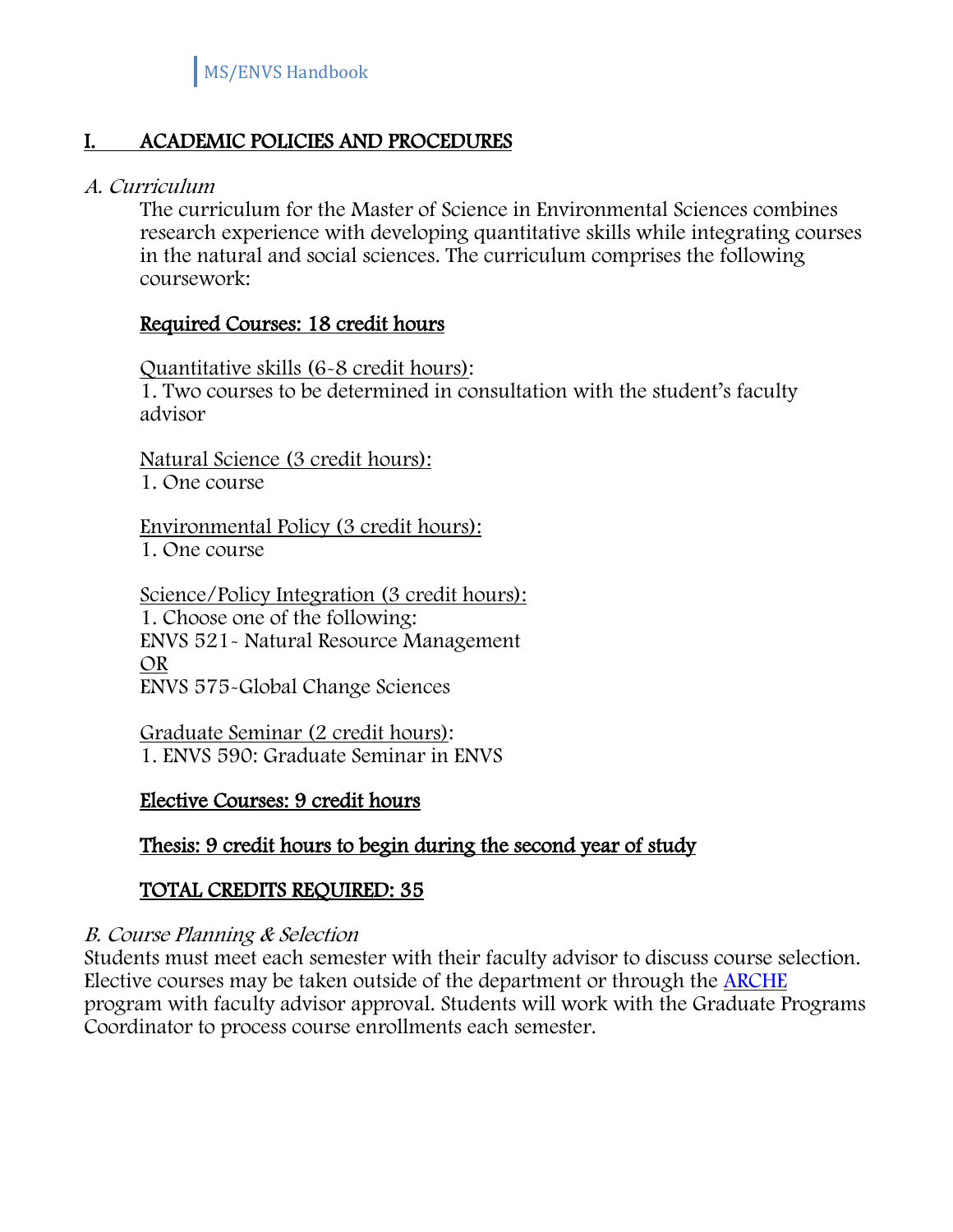#### C. Thesis Planning and Progress PLANNING FOR YOUR PROJECT

Target date: early 1<sup>st</sup> semester

1. Targeted discussion and research of proposed thesis project with primary advisor

2. Formulate ONE PAGE CONCEPT PAPER to present when meeting with prospective committee members

3. Establishing Emory faculty committee members

4. Discussing financing plan with primary advisor

5. Exploring funding options for research

6. Course planning with faculty advisor and graduate program advisor

#### PROJECT PLANNING

Target date: end of 1st semester

- 1. Propose Thesis topic
- 2. Select thesis advisor and 2 committee members from Emory graduate faculty
- 3. Schedule Committee Meeting

Please consider the following:

a) A description of the research area

b) Contacts you are exploring; note if you have been in touch with them about your project

c) Your proposed study question and possible hypotheses you wish to test d) Description of the existing dataset or the dataset you propose to collect that will support your thesis

e) Detailed summer research plans if your research is field-based

f) Emory University Institutional Review Board (IRB) Review – if needed, initial steps for IRB approval

g) Literature Review

#### PROJECT PROPOSAL

Target date: January of 1st year

The student's thesis advisor and committee members must agree that the student's proposal is feasible; that a testable research question has been proposed; that the data collection and analysis plan is appropriate; and that the student demonstrates capability to execute the plan.

Include Name, date, program, and proposed thesis title at the top.

a) Specific aims of the project

- b) Hypothesis/specific objectives and predicted outcomes
- c) Background and significance include an abbreviated literature review,
- approximately 2-4 paragraphs
- d) Research methods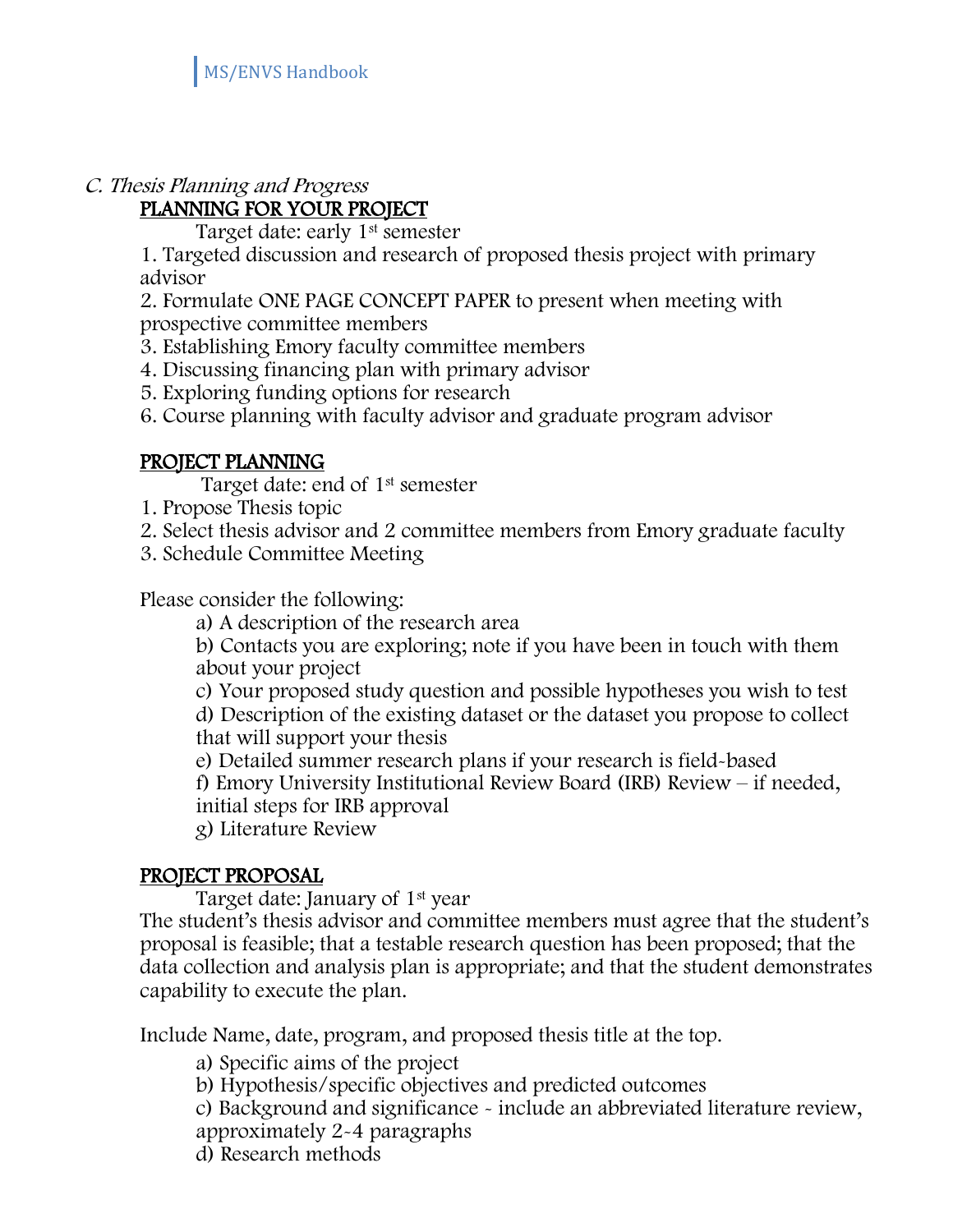- Data detail the nature of the dataset, including data types, time periods and other features
- Analysis plan detail the specific analytical approach(es) you will take to test your hypotheses

e) References

f) Projected timeline for completing the thesis - include target dates for writing introduction and methods, completing analysis, and writing results and discussion

## **ESTABLISHING A TIMELINE** - September of  $2<sup>nd</sup>$  year:

Establish a timeline that addresses a realistic turn-around time for your advisor to review thesis drafts and provide comments; include time for your revisions. Ensure your advisor(s) will be available during important turn-around times and before signatures are due.

**THESIS PROGRESS APPROVAL** – December of  $2<sup>nd</sup>$  year: Completion of introduction and methods section

**First Thesis Draft** – February of  $2<sup>nd</sup>$  year Second Thesis Draft – Early March of  $2<sup>nd</sup>$  year Final Thesis & Thesis Defense – Mid March of  $2<sup>nd</sup>$  year Thesis submission to Laney - Early April of 2nd year

D. Travel Registration When Conducting International Research

If a student in the MS in Environmental Science program engages in international research, they must register with their research trip with the CEPAR (Office of Critical Event Preparedness and Response).

Per the Laney Graduate School: When you travel, please protect your personal safety. Visit [Emory's International Travel](https://global.emory.edu/services/travel/index.html) resources site, and use the [International SOS](https://global.emory.edu/services/travel/isos.html) feature to learn about advisories affecting the region you will travel to, and to make a record of where you will be and how you can be reached.

This record can be essential. In the case of tragic events such as natural disaster and abrupt violence, information in International SOS records can help us to quickly ascertain that members of the Emory community near those are safe and unharmed.

## E. Teaching Assistantship

MS/ENVS students will serve as a teaching assistant for an undergraduate course in Environmental Sciences, usually during the second year of their program. Assistantship assignments will be determined in consultation with the Director of Graduate Studies, the student's advisor and the Chair of ENVS.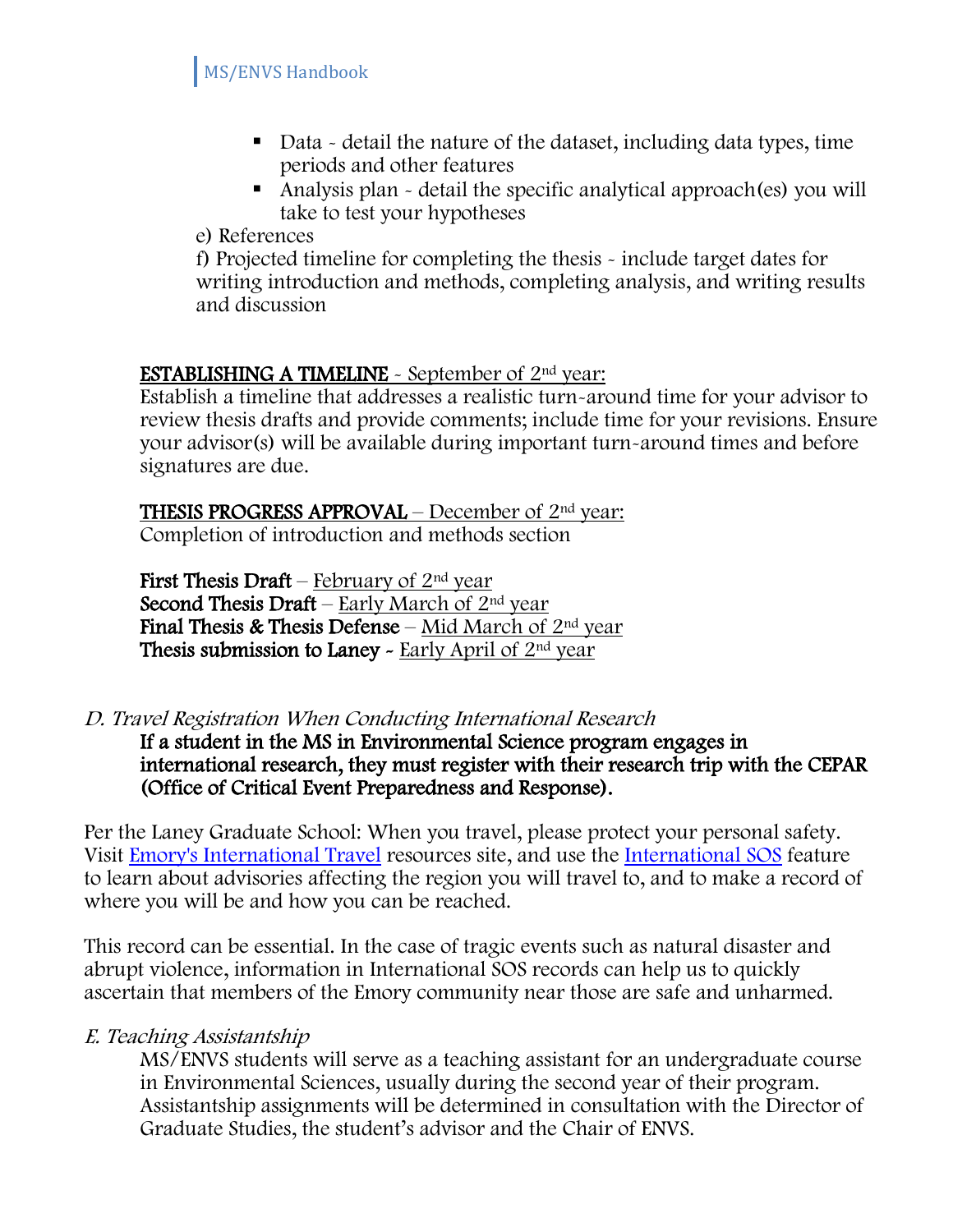## II. DEGREE PROGRESS

Students will meet with their primary research advisor prior to pre-registration each semester to discuss degree progress and course selection. Students typically complete the MS program within two years of study. Any request for leave must processed through the Laney Graduate School and comply with all of their policies and procedures as outlined in the [Laney Graduate School Handbook.](https://www.gs.emory.edu/academics/policies-progress/index.html)

## III. TUITION AND BILL PAYMENT

## Tuition

Information about tuition and fees for graduate students is available through the Laney Graduate School [website.](https://www.gs.emory.edu/funding/tuition.html)

## Mandatory Health Insurance

Emory University requires all degree-seeking students (domestic and international) to show evidence of health insurance or purchase the Emory Student Health Insurance Plan. Information detailing this requirement is available [here.](https://studenthealth.emory.edu/insurance/requirement.html)

## Paying Bills

You must pay your bill through the [Student Accounts & Billing Office.](https://studentaccounts.emory.edu/) Payment for any semester is due approximately ten days before the official start of the term. If you are enrolling during the late registration period or drop/add session for your school, payment in full is due on that day. If payment is not made by the end of the drop/add session, your course schedule will be cancelled.

## IV. HONOR CODE AND CONDUCT

The Laney Graduate School Honor Code will apply to all cases of academic misconduct for MS/ENVS students. Details of the expectations of academic and personal integrity while a student in the MS/ENVS program in the Laney Graduate School are outlined in the Laney Student Handbook posted on their [website.](https://www.gs.emory.edu/academics/policies-progress/index.html)

#### Grievance Process

Students who have a grievance related to some aspect of their program in the Department of Environmental Sciences should report it to the Director of Graduate Studies (DGS). The document should describe the grievance and relevant details in a letter addressed to the DGS, who will try, if possible, to resolve the grievance in conversation with the student and relevant parties. If this is not successful, the DGS will appoint a committee of three ENVS faculty members (or faculty members outside the department if the situation warrants) to review the grievance and propose an appropriate response. If it is impossible to resolve the grievance within this committee or within the framework of the Department's administrative structure, the Director will forward the grievance to the Office of the Senior Associate Dean of the Laney Graduate School. From this point forward, the grievance will be handled according to the Grievance Procedure outlined in the Laney Graduate School Handbook. If the issue is